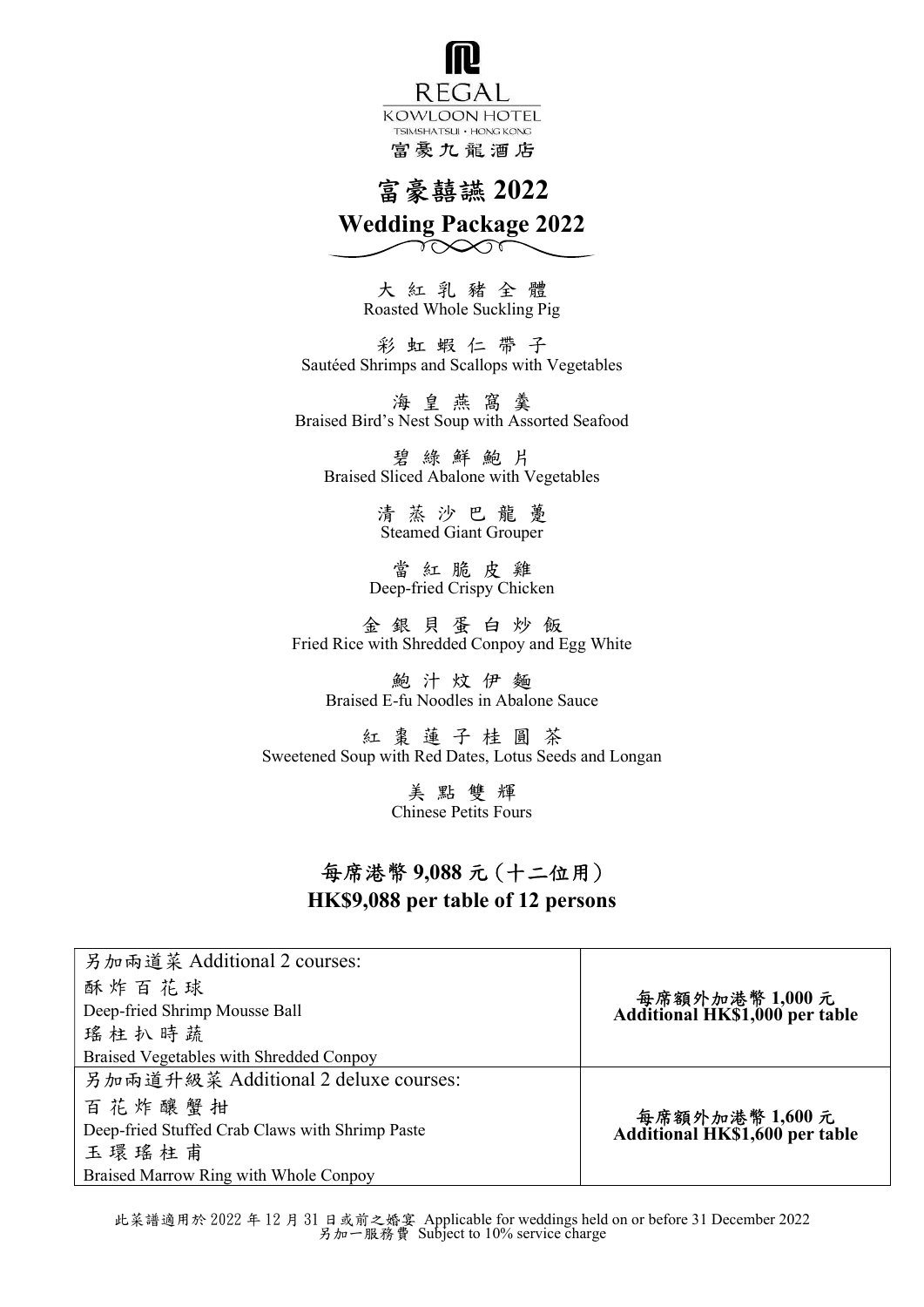

# 婚宴菜譜選項

Wedding Menu Options

| 彩虹蝦仁帶子<br>Sautéed Shrimps and Scallops with Vegetables                       |                                                                                         |  |
|------------------------------------------------------------------------------|-----------------------------------------------------------------------------------------|--|
| 同價選項 Alternative Option:                                                     | 升級選項 Deluxe Option:                                                                     |  |
| 翡翠蝦仁蚌片                                                                       | 碧綠帶子蝦球 每席額外加港幣 300元                                                                     |  |
| Sautéed Clams and Shrimps with Vegetables                                    | Sautéed Scallops and Prawns with Vegetables                                             |  |
|                                                                              | Additional HK\$300 per table                                                            |  |
|                                                                              |                                                                                         |  |
| 海皇燕窩羹<br>Braised Bird's Nest Soup with Assorted Seafood                      |                                                                                         |  |
| 同價選項 Alternative Option:                                                     | 升級選項 Deluxe Option:                                                                     |  |
| 雞絲燕窩羹                                                                        | 松茸花膠螺頭燉雞每席額外加港幣500元                                                                     |  |
| Braised Bird's Nest Soup with Shredded Chicken                               | Double-boiled Soup with Matsutake, Fish Maw and Chicken<br>Additional HK\$500 per table |  |
|                                                                              |                                                                                         |  |
| 碧綠鮮鮑片                                                                        |                                                                                         |  |
| Braised Sliced Abalone with Vegetables                                       |                                                                                         |  |
| 同價選項 Alternative Option:                                                     | 升級選項 Deluxe Option:                                                                     |  |
|                                                                              | 蠔皇原隻鮑魚每席額外加港幣800元                                                                       |  |
|                                                                              | Braised Whole Abalone with Vegetables<br>Additional HK\$800 per table                   |  |
|                                                                              |                                                                                         |  |
|                                                                              | 清蒸沙巴龍躉<br><b>Steamed Giant Grouper</b>                                                  |  |
| 同價選項 Alternative Option:                                                     | 升級選項 Deluxe Option:                                                                     |  |
| 清蒸大青斑                                                                        | 清蒸老虎斑 每席額外加港幣 1,000元                                                                    |  |
| <b>Steamed Green Grouper</b>                                                 | <b>Steamed Tiger Grouper</b>                                                            |  |
|                                                                              | Additional HK\$1,000 per table                                                          |  |
|                                                                              |                                                                                         |  |
| 當<br>紅脆皮雞                                                                    |                                                                                         |  |
| Deep-fried Crispy Chicken<br>同價選項 Alternative Option:<br>升級選項 Deluxe Option: |                                                                                         |  |
| ☝                                                                            | 金華玉樹百花雞每席額外加港幣600元(最多十席)                                                                |  |
| 金獎茶皇燻雞                                                                       | Steamed Chicken with Yunnan Ham                                                         |  |
| Smoked Crispy Chicken<br>with Chinese Tea Leave Flavor                       | Additional HK\$600 per table (maximum for 10 tables)                                    |  |
|                                                                              |                                                                                         |  |
| 金                                                                            | 銀貝蛋白炒飯<br>Fried Rice with Shredded Conpoy and Egg White                                 |  |
| 同價選項 Alternative Option:                                                     | 升級選項 Deluxe Option:                                                                     |  |
| ☝                                                                            | 金沙海皇炒飯 每席額外加港幣\$100                                                                     |  |
| 富貴櫻花蝦蛋白炒飯<br><b>Fried Rice</b>                                               | Fried Rice with Crab Roe and Assorted Seafood                                           |  |
| with Dried Baby Shrimps and Egg White                                        | Additional HK\$100 per table                                                            |  |
| ☝                                                                            | 富豪軒 金獎名饌 Regal Court Gold Award Dishes                                                  |  |

另加一服務費 Subject to 10% service charge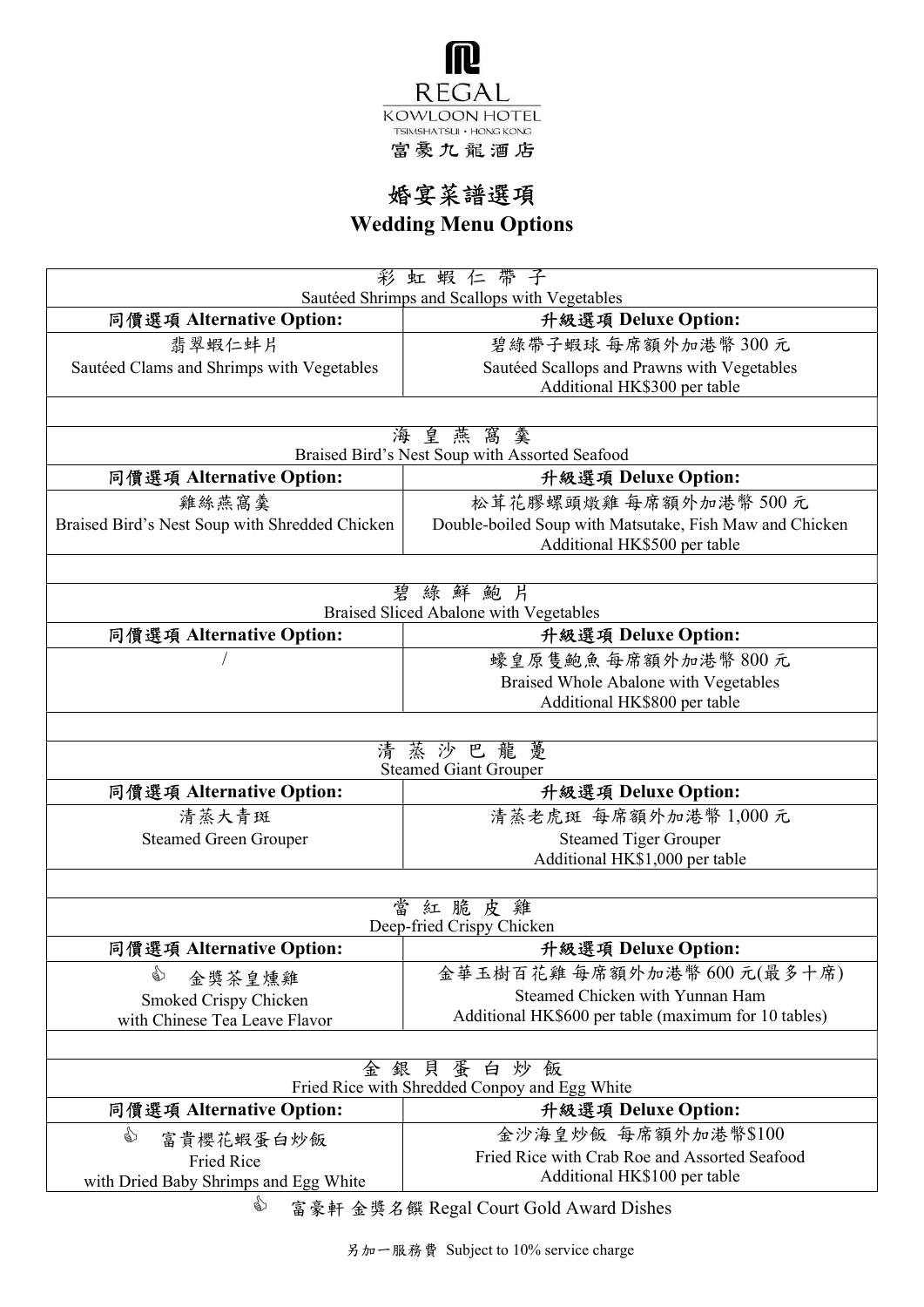

## 婚宴菜譜選項

Wedding Menu Options

| 汁炆伊麵<br>鮑                                             |                                                  |  |
|-------------------------------------------------------|--------------------------------------------------|--|
| Braised E-fu Noodles in Abalone Sauce                 |                                                  |  |
| 同價選項 Alternative Option:                              | 升級選項 Deluxe Option:                              |  |
| 乾燒伊麵                                                  | 上湯煎粉果 每席額外加港幣 200元                               |  |
| Braised E-fu Noodles                                  | Pan-fried Dumplings in Supreme Soup              |  |
|                                                       | Additional HK\$200 per table                     |  |
|                                                       |                                                  |  |
| 紅 棗 蓮 子 桂 圓 茶                                         |                                                  |  |
| Sweetened Soup with Red Dates, Lotus Seeds and Longan |                                                  |  |
| 同價選項 Alternative Option:                              | 升級選項 Deluxe Option:                              |  |
| 蓮子百合紅豆沙                                               | 另加芝麻湯圓 每席額外加港幣 150元                              |  |
| Sweetened Red Bean Cream with Lotus                   | Add Glutinous Dumplings Stuffed with Sesame      |  |
| Seeds and Lily Bulbs                                  | Additional HK\$150 per table                     |  |
|                                                       |                                                  |  |
| 美點雙輝                                                  |                                                  |  |
| <b>Chinese Petits Fours</b>                           |                                                  |  |
| 同價選項 Alternative Option:                              | 升級選項 Deluxe Option:                              |  |
|                                                       | 西式甜品或 Haagen-Dazs 雪糕 (每席 12杯)                    |  |
|                                                       | 每席額外加港幣 300元                                     |  |
|                                                       | Western Dessert Sampler or Haagen-Dazs Ice-cream |  |
|                                                       | (12 cups per table)                              |  |
|                                                       | Additional HK\$300 per table                     |  |

### 額外選項 Additional Options

| 另加特色甜品自助閣                                                     | 每席額外加港幣 1,200元                 |
|---------------------------------------------------------------|--------------------------------|
| Add Dessert Buffet Corner                                     | Additional HK\$1,200 per table |
| 另加甜橙(12個)                                                     | 每席額外加港幣80元                     |
| Add Fresh Oranges (12 pieces)                                 | Additional HK\$80 per table    |
| 另加3小時無限量供應指定紅白餐酒                                              | 每席額外加港幣600元                    |
| Add unlimited serving of house red and white wine for 3 hours | Additional HK\$600 per table   |

此菜譜適用於 2022 年 12 月 31 日或前之婚宴 Applicable for weddings held on or before 31 December 2022 另加一服務費 Subject to 10% service charge